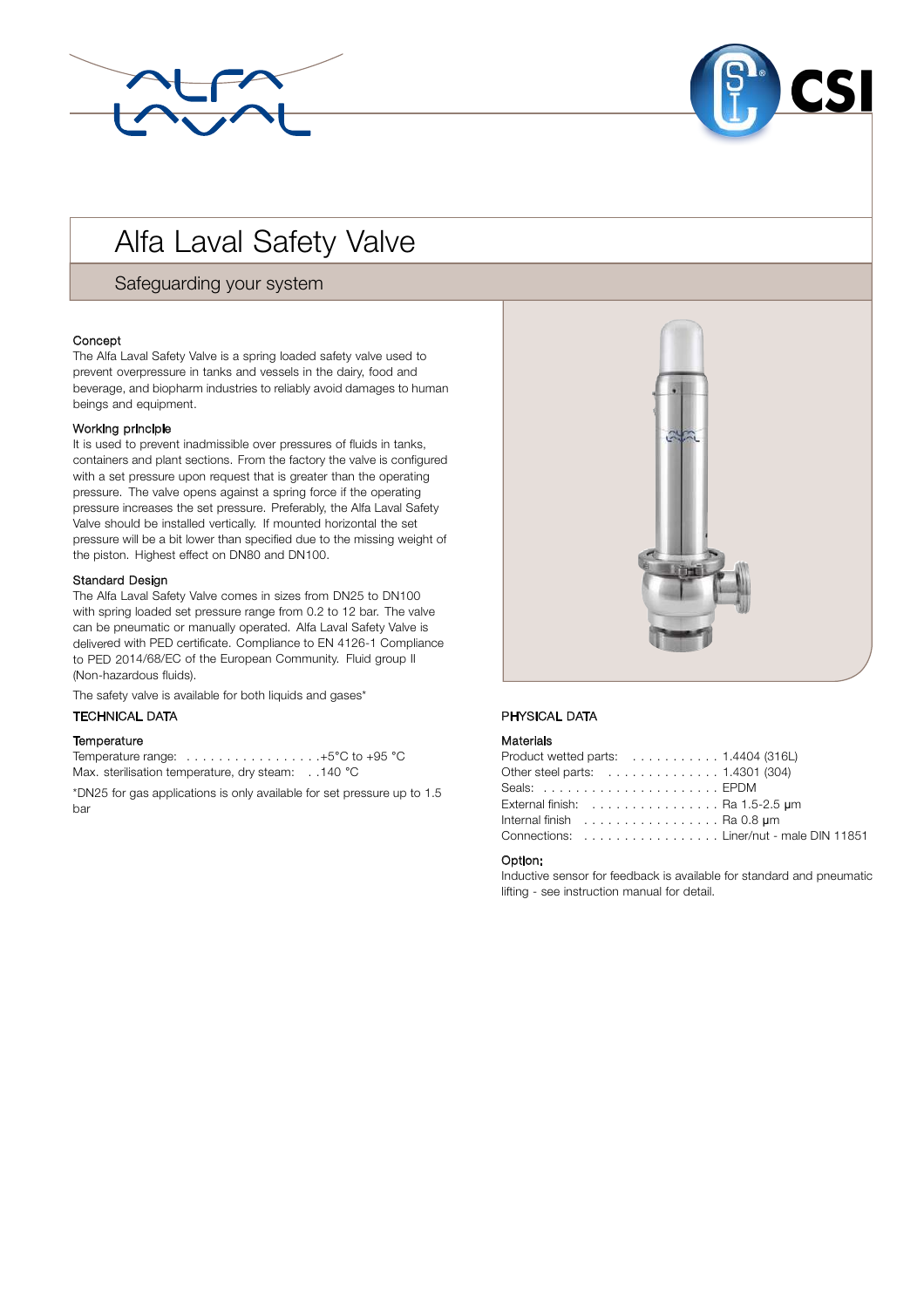## Dimensions:











with inductive sensor for feedback with inductive sensor for feedback

# **Standard**

| Size         | d1 | d <sub>2</sub> | dЗ        | d4        |     | -2  | L3    | L4 | w    |
|--------------|----|----------------|-----------|-----------|-----|-----|-------|----|------|
| <b>DN25</b>  | 26 | 32             | Rd52x1/6  | Rd58x1/6  | 82  | 72  | 253   | 50 | 6.8  |
| <b>DN40</b>  | 32 | 38             | Rd65x1/6  | Rd65x1/6  | 68  | 82  | 255   | 66 | 9.1  |
| <b>DN50</b>  | 38 | 50             | Rd78x1/6  | Rd78x1/6  | 70  | 93  | 301   | 66 | 1.3  |
| <b>DN65</b>  | 50 | 66             | Rd95x1/6  | Rd95x1/6  | 85  | 105 | 402   | 66 | 15.0 |
| <b>DN80</b>  | 66 | 81             | Rd110x1/4 | Rd110x1/4 | 100 | 15  | 407.5 | 66 | 22.0 |
| <b>DN100</b> | 81 | 100            | Rd130x1/4 | Rd130x1/4 | 130 | 130 | 418   | 66 | 28.2 |

# Standard with inductive sensor for feedback

| Size         | d1 | d2  | d3        | d4        |     | - 2 | LЗ    |    | L5              | Kg   |
|--------------|----|-----|-----------|-----------|-----|-----|-------|----|-----------------|------|
| <b>DN25</b>  | 26 | 32  | Rd52x1/6  | Rd58x1/6  | 82  | 72  | 253   | 50 | 324             | 6.8  |
| <b>DN40</b>  | 32 | 38  | Rd65x1/6  | Rd65x1/6  | 68  | 82  | 255   | 66 | 338             | 9.1  |
| <b>DN50</b>  | 38 | 50  | Rd78x1/6  | Rd78x1/6  | 70  | 93  | 301   | 66 | 384             | 1.3  |
| <b>DN65</b>  | 50 | 66  | Rd95x1/6  | Rd95x1/6  | 85  | 05  | 402   | 66 | 484             | 15.0 |
| <b>DN80</b>  | 66 | 81  | Rd110x1/4 | Rd110x1/4 | 100 | 15  | 407.5 | 66 | 489             | 22.0 |
| <b>DN100</b> | 81 | 100 | Rd130x1/4 | Rd130x1/4 | 130 | 30  | 418   | 66 | 50 <sup>2</sup> | 28.2 |

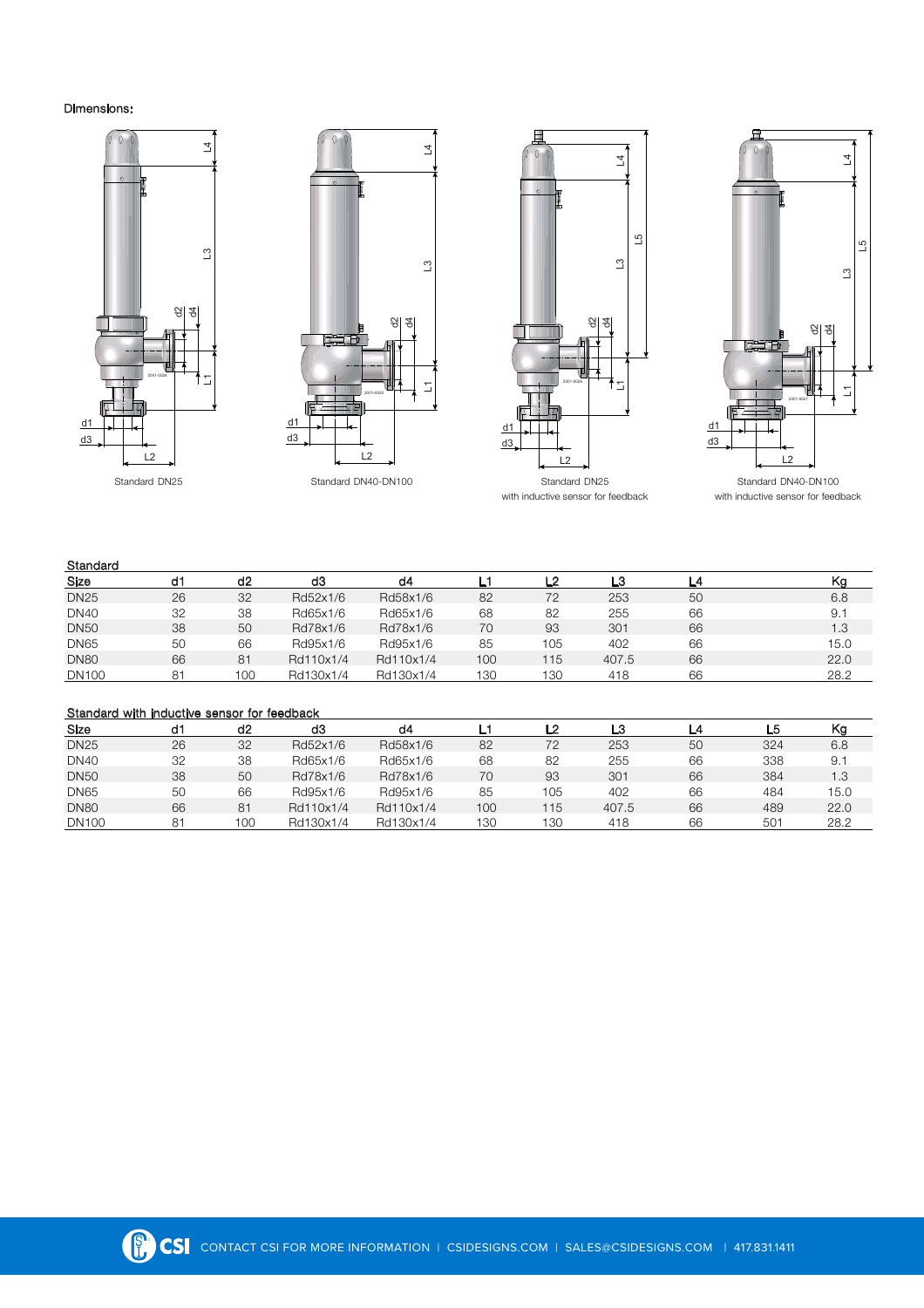## Dimensions:









Manual lifting DN25 Manual lifting DN40-DN100 Pneumatic lifting DN25 Pneumatic lifting DN40-DN100 with inductive sensor for feedback with inductive sensor for feedback

#### Manual lifting

| Size         | d1 | d2  | dЗ        | d4        |     | 2   | -3    |             | Kg   |
|--------------|----|-----|-----------|-----------|-----|-----|-------|-------------|------|
| <b>DN25</b>  | 26 | 32  | Rd52x1/6  | Rd58x1/6  | 82  | 72  | 253   | 141-182     | 7.5  |
| <b>DN40</b>  | 32 | 38  | Rd65x1/6  | Rd65x1/6  | 68  | 82  | 255   | 152-232     | 10.3 |
| <b>DN50</b>  | 38 | 50  | Rd78x1/6  | Rd78x1/6  | 70  | 93  | 301   | 154-234     | 15.5 |
| <b>DN65</b>  | 50 | 66  | Rd95x1/6  | Rd95x1/6  | 85  | 105 | 402   | 153-233     | 16.2 |
| <b>DN80</b>  | 66 | 81  | Rd110x1/4 | Rd110x1/4 | 100 | 115 | 407.5 | 152.5-232.5 | 23.2 |
| <b>DN100</b> | 81 | 100 | Rd130x1/4 | Rd130x1/4 | 130 | 130 | 418   | 152-232     | 29.6 |

#### Pneumatic lifting with inductive sensor for feedback

| Size         | d1 | d <sub>2</sub> | dЗ        | d4        |     | ּ   | ∟3    | _4 | -5  | Kg   |
|--------------|----|----------------|-----------|-----------|-----|-----|-------|----|-----|------|
| <b>DN25</b>  | 26 | 32             | Rd52x1/6  | Rd58x1/6  | 82  | 72  | 253   | 50 | 324 | 6.8  |
| <b>DN40</b>  | 32 | 38             | Rd65x1/6  | Rd65x1/6  | 68  | 82  | 255   | 66 | 338 | 9.1  |
| <b>DN50</b>  | 38 | 50             | Rd78x1/6  | Rd78x1/6  | 70  | 93  | 301   | 66 | 384 | 1.3  |
| <b>DN65</b>  | 50 | 66             | Rd95x1/6  | Rd95x1/6  | 85  | 105 | 402   | 66 | 484 | 15   |
| <b>DN80</b>  | 66 | 81             | Rd110x1/4 | Rd110x1/4 | 100 | 115 | 407.5 | 66 | 489 | 22   |
| <b>DN100</b> | 81 | 100            | Rd130x1/4 | Rd130x1/4 | 130 | 130 | 418   | 66 | 501 | 28.2 |

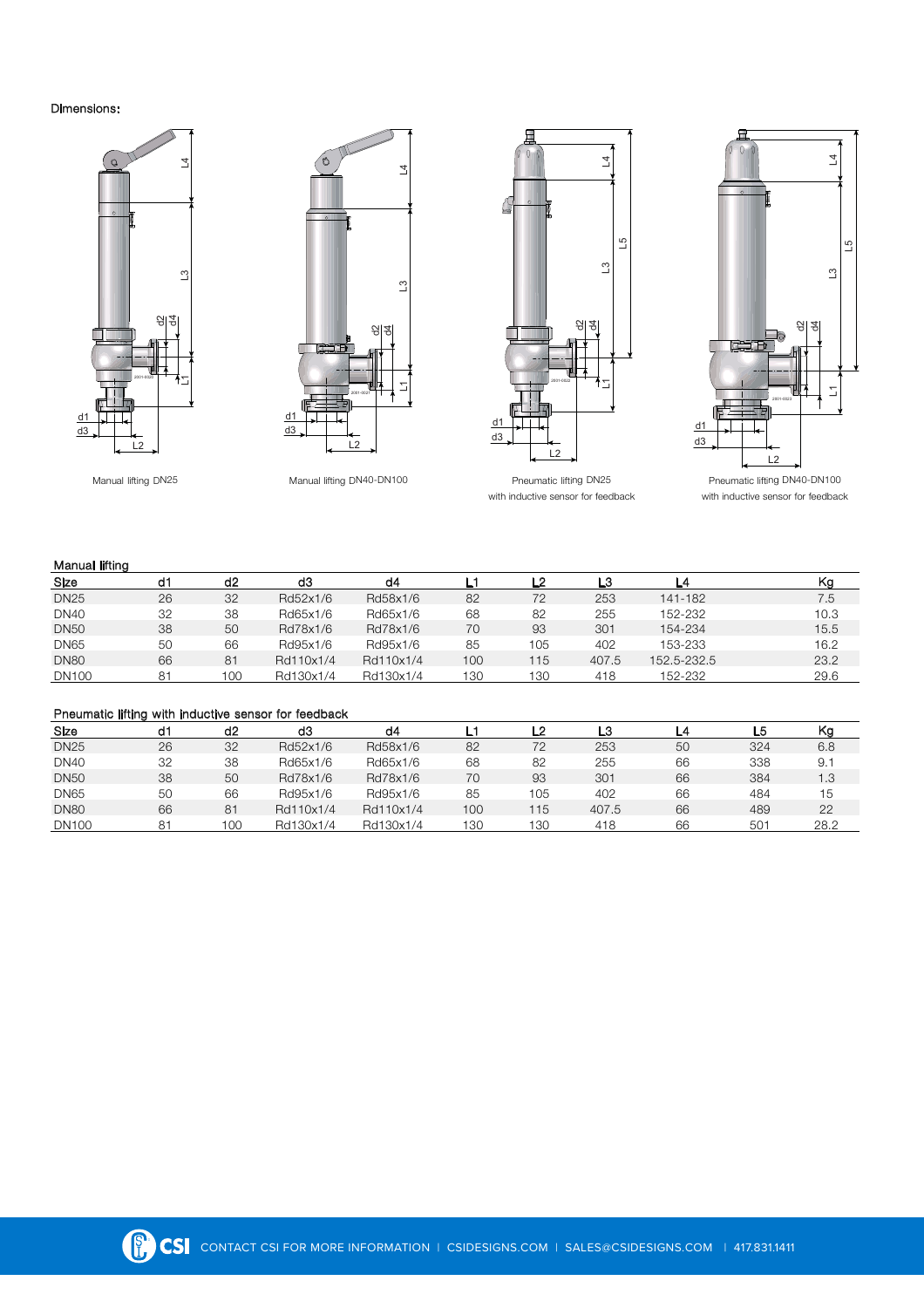# Opening and closing characteristics for incompressible fluids (Liquid)



10 % of set pressure or 0.1 bar, whichever is the greater.

Closing pressure (Pclose): Maximum 20% or 0.6 bar below set pressure, whichever

(Example: Set pressure = 0.8 bar)

# Opening and closing characteristics for compressible fluids (Gas)



10 % of set pressure or 0.1 bar, whichever is the greater.

Closing pressure (Pclose): Maximum 15% or 0.3 bar below set pressure, whichever

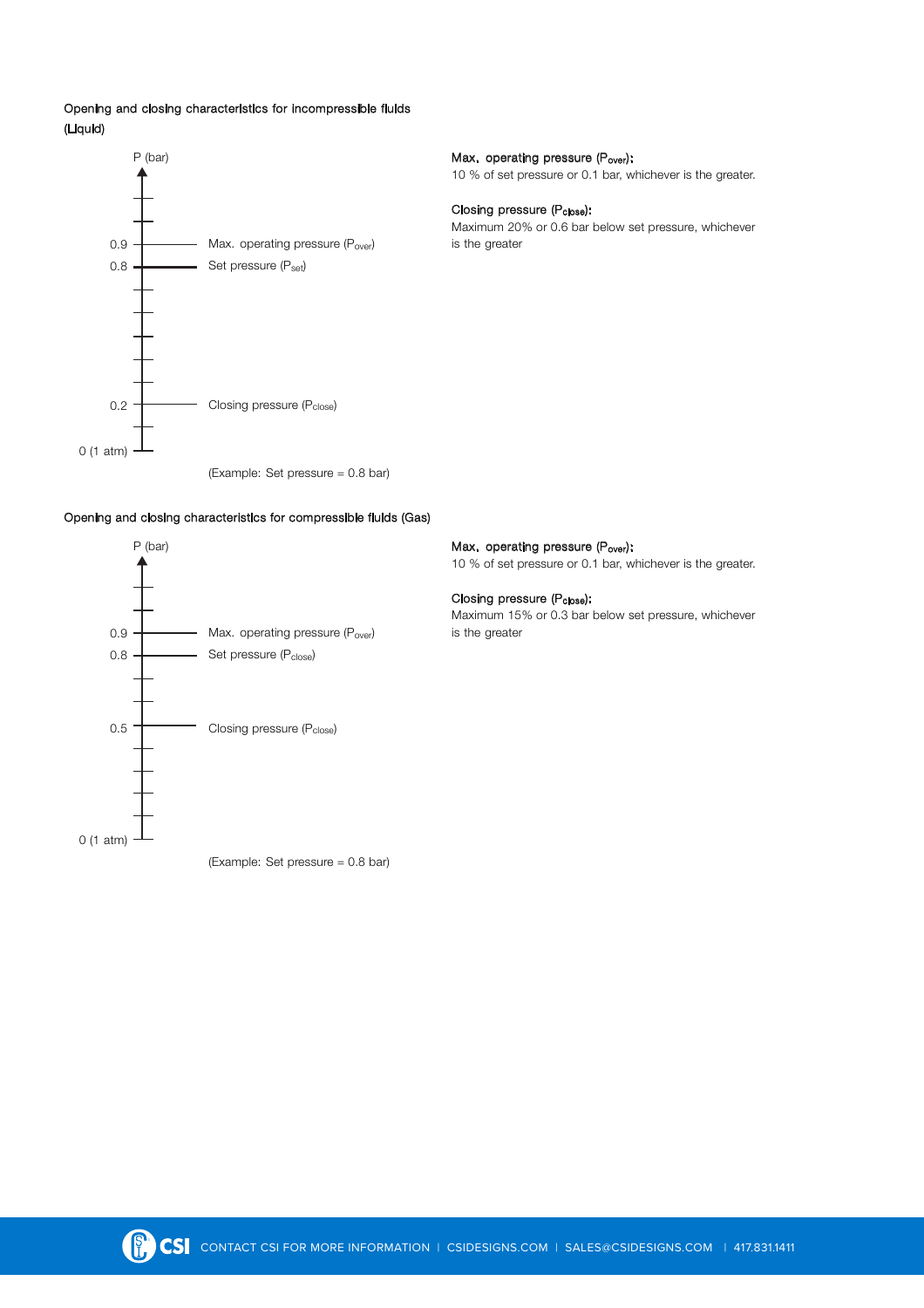## Blow-off performance chart



# DN25 set pressure: 0.2 - 12.0 bar for liquids (water 20 **°**C)



Pressure range [bar]  $A = 0.2 - 1.5$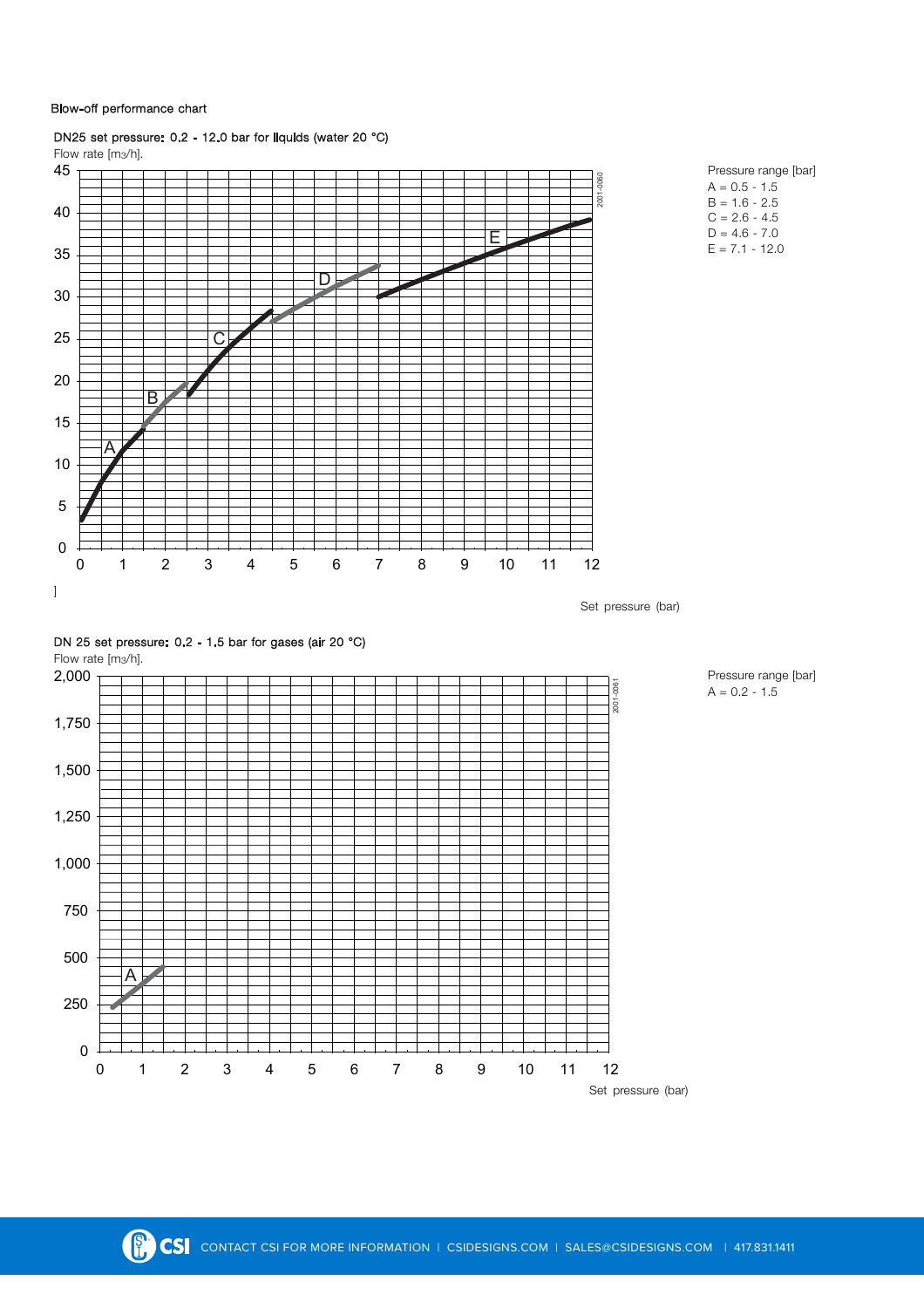## Blow-off performance chart



# DN 40 set pressure: 0.2 - 12.0 bar for liquids (water 20 **°**C)







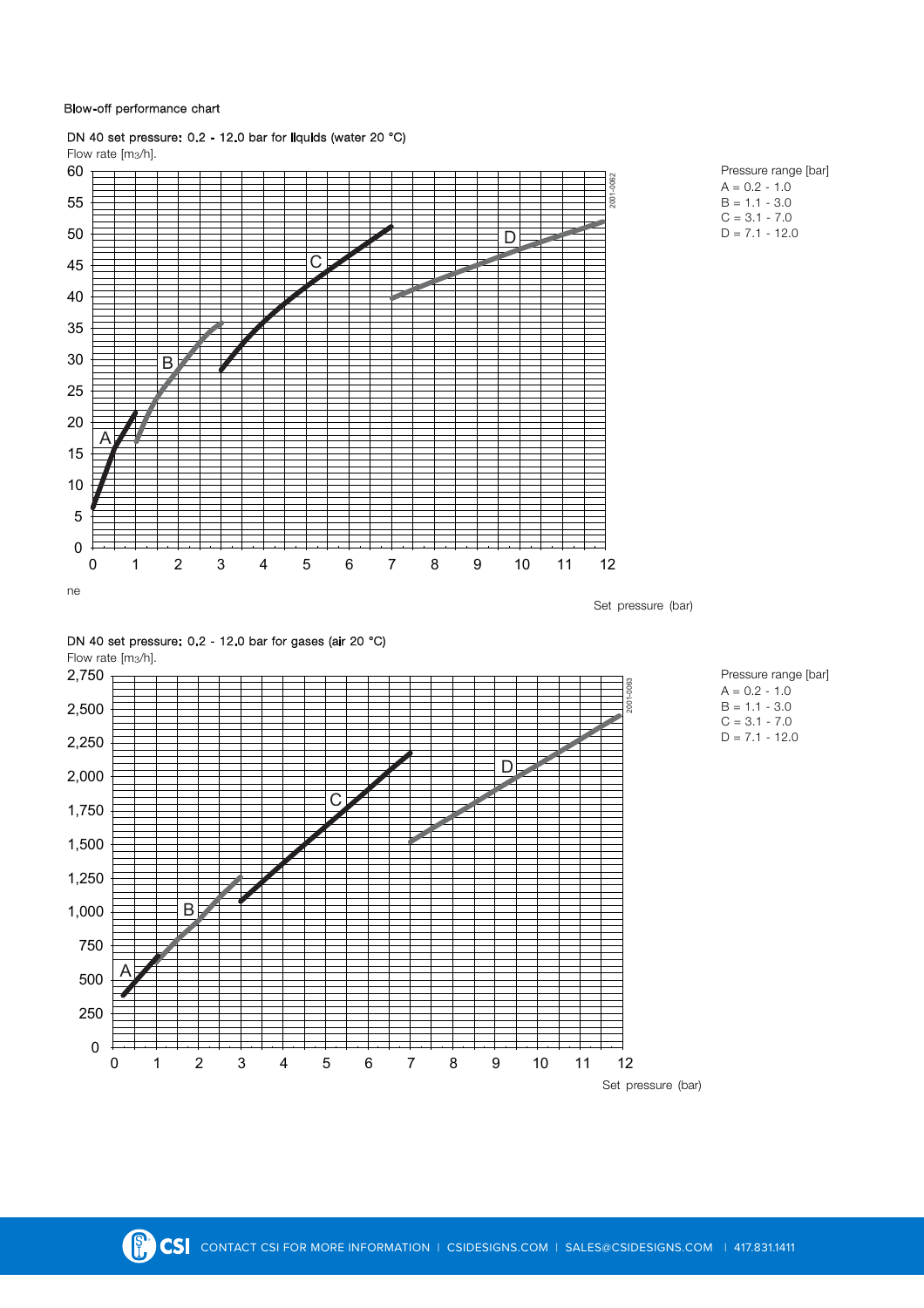#### Blow-off performance chart

0

500

A

 $\overline{B}$ 

 $\overline{C}$ 

1,000

1,500

2,000



DN 50 set pressure: 0.3 - 12.0 bar for liquids (water 20 **°**C)

Set pressure (bar)

0 1 2 3 4 5 6 7 8 9 10 11 12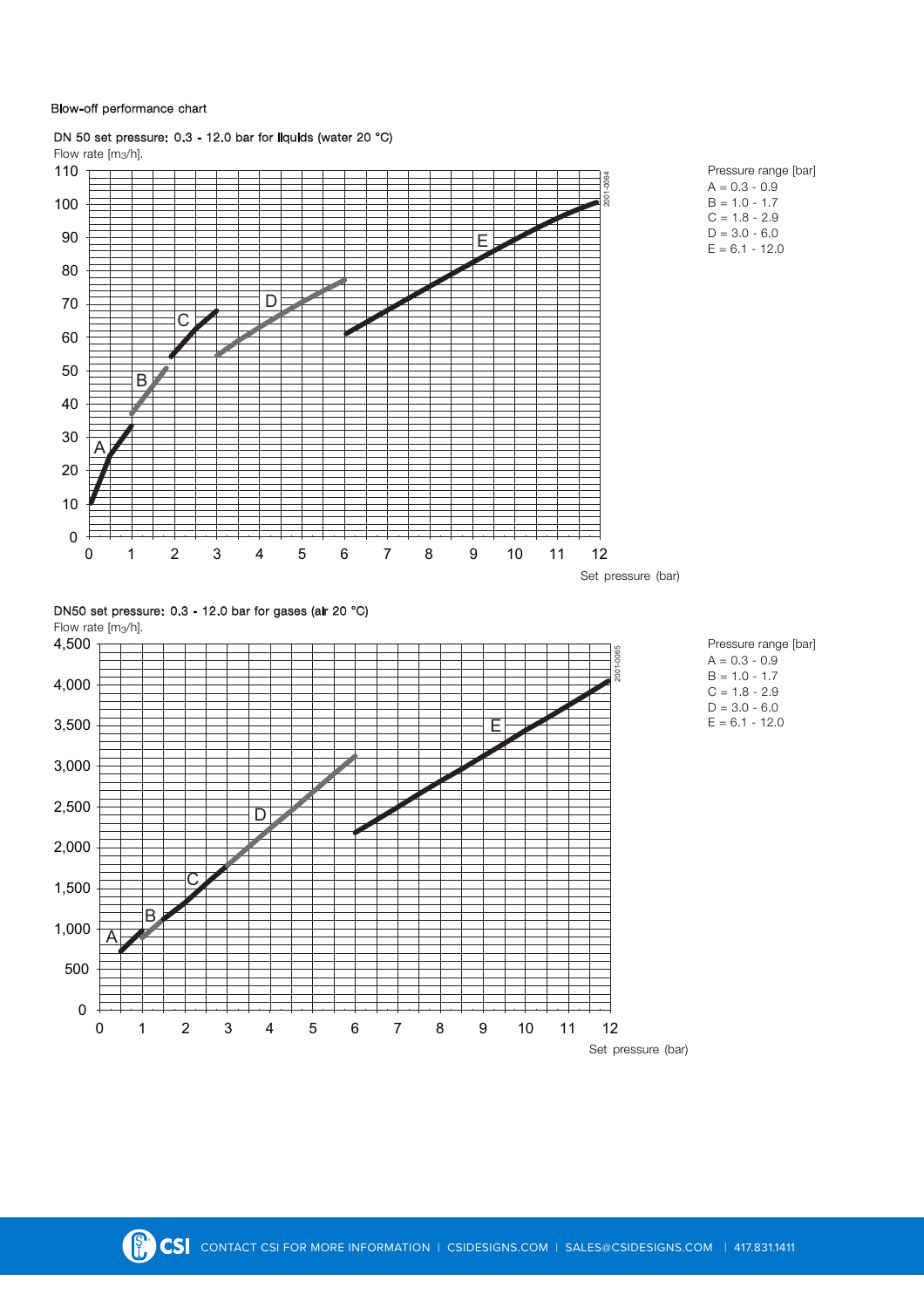

# DN65 set pressure: 0.4 - 9.0 bar for liquids (water 20 **°**C)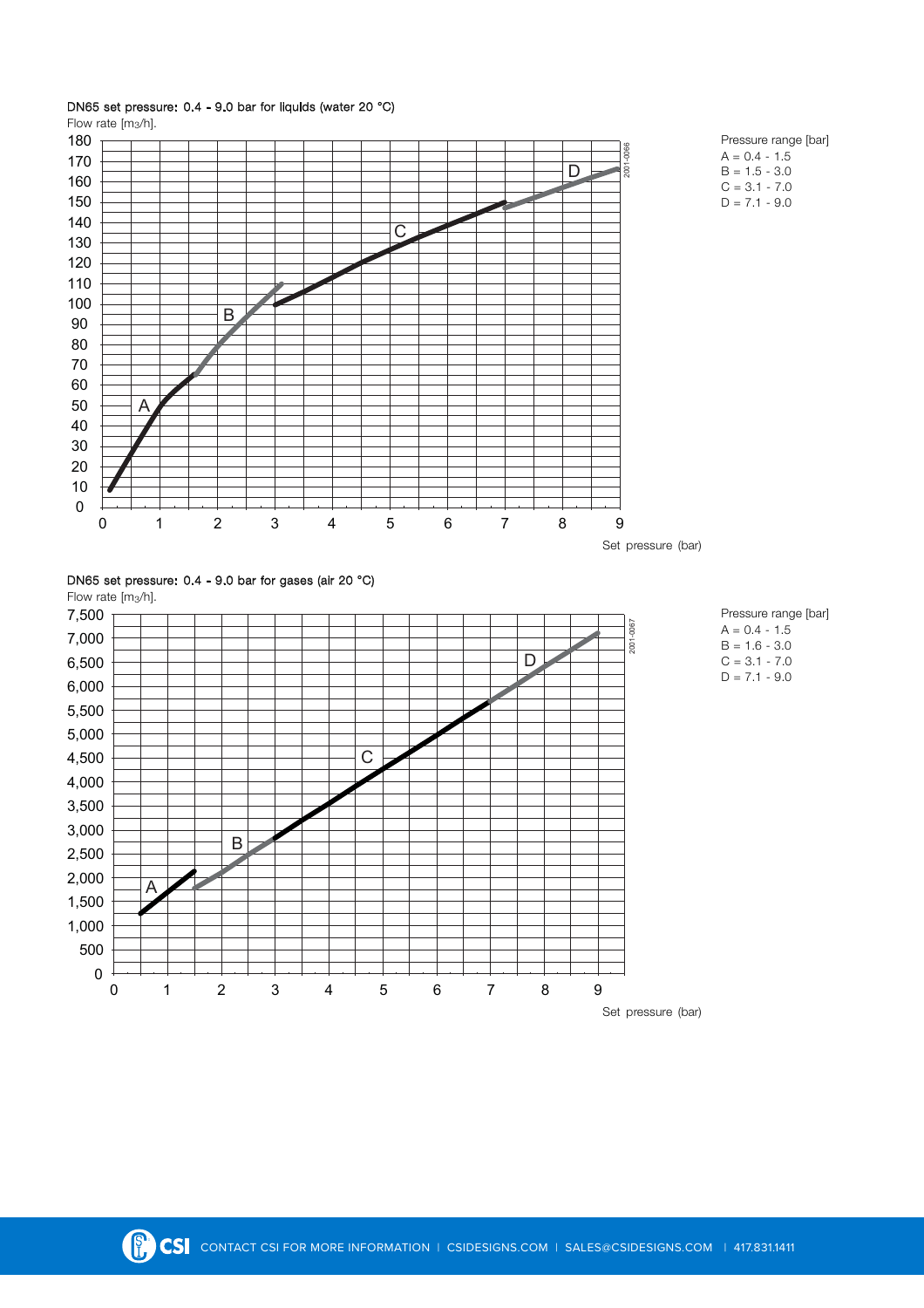

# DN80 set pressure: 0.3 - 8.0 bar for liquids (water 20 **°**C)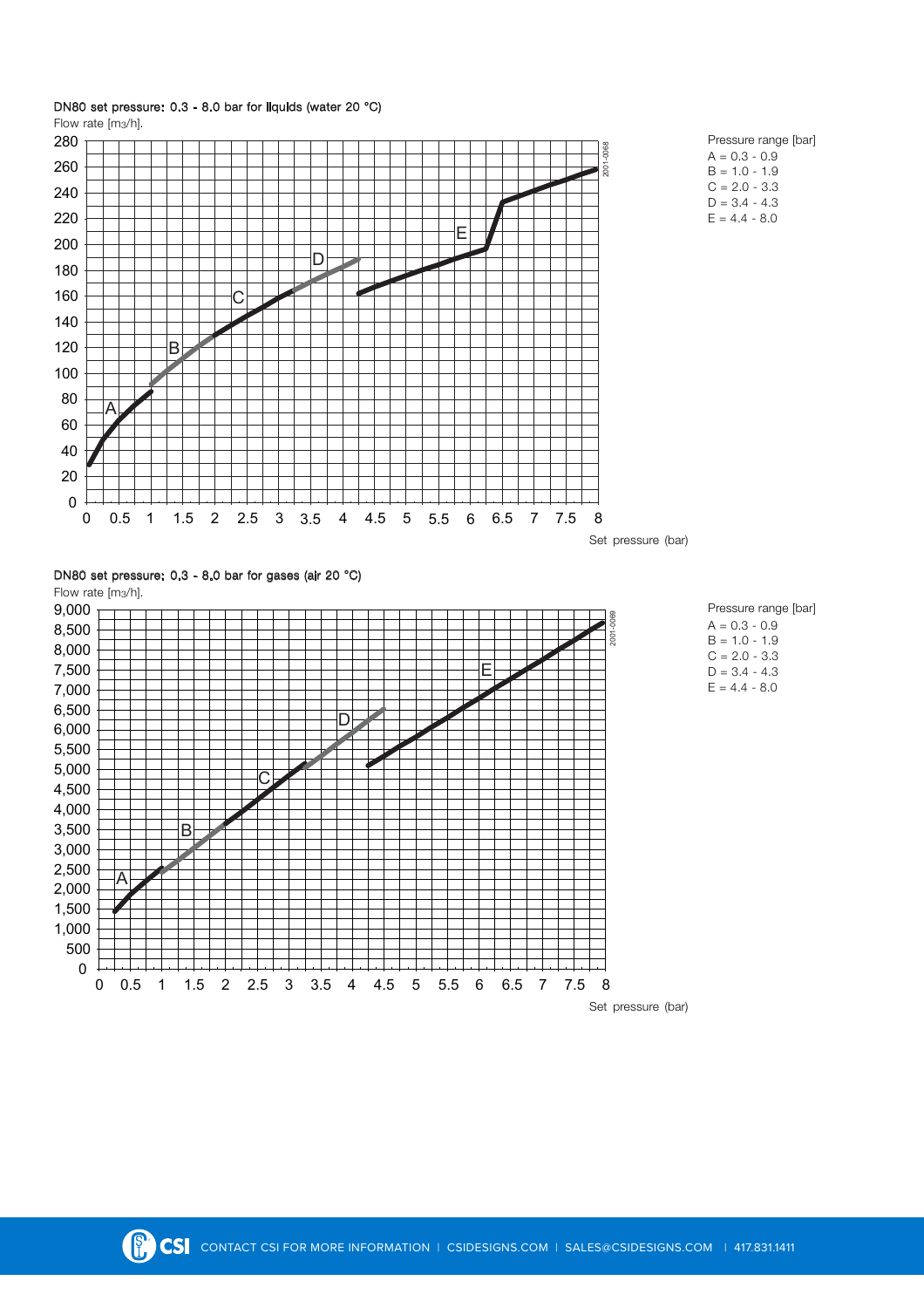

# DN100 set pressure: 0.3 - 3.2 bar for liquids (water 20 **°**C)

Set pressure (bar)